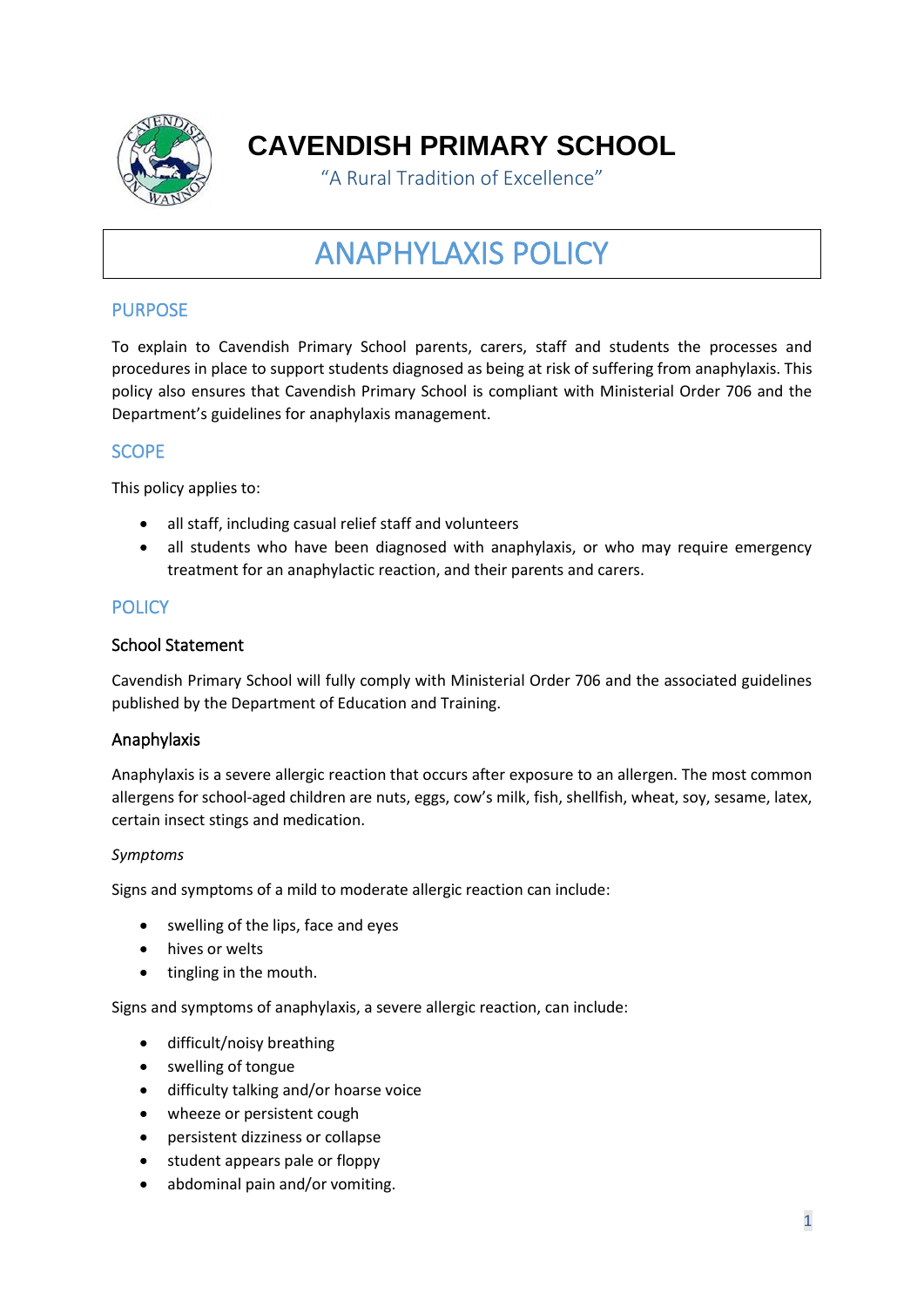Symptoms usually develop within ten minutes and up to two hours after exposure to an allergen, but can appear within a few minutes.

## *Treatment*

Adrenaline given as an injection into the muscle of the outer mid-thigh is the first aid treatment for anaphylaxis.

Individuals diagnosed as being at risk of anaphylaxis are prescribed an adrenaline autoinjector for use in an emergency. These adrenaline autoinjectors are designed so that anyone can use them in an emergency.

## Individual Anaphylaxis Management Plans

All students at Cavendish Primary School who are diagnosed by a medical practitioner as being at risk of suffering from an anaphylactic reaction must have an Individual Anaphylaxis Management Plan. When notified of an anaphylaxis diagnosis, the Principal of Cavendish Primary School is responsible for developing a plan in consultation with the student's parents/carers.

Where necessary, an Individual Anaphylaxis Management Plan will be in place as soon as practicable after a student enrols at Cavendish Primary School and where possible, before the student's first day.

Parents and carers must:

- obtain an ASCIA Action Plan for Anaphylaxis from the student's medical practitioner and provide a copy to the school as soon as practicable
- immediately inform the school in writing if there is a relevant change in the student's medical condition and obtain an updated ASCIA Action Plan for Anaphylaxis
- provide an up-to-date photo of the student for the ASCIA Action Plan for Anaphylaxis when that Plan is provided to the school and each time it is reviewed
- provide the school with a current adrenaline autoinjector for the student that has not expired;
- participate in annual reviews of the student's Plan.

Each student's Individual Anaphylaxis Management Plan must include:

- information about the student's medical condition that relates to allergies and the potential for anaphylactic reaction, including the type of allergies the student has
- information about the signs or symptoms the student might exhibit in the event of an allergic reaction based on a written diagnosis from a medical practitioner
- strategies to minimise the risk of exposure to known allergens while the student is under the care or supervision of school staff, including in the school yard, at camps and excursions, or at special events conducted, organised or attended by the school
- the name of the person(s) responsible for implementing the risk minimisation strategies, which have been identified in the Plan
- information about where the student's medication will be stored
- the student's emergency contact details
- an up-to-date ASCIA Action Plan for Anaphylaxis completed by the student's medical practitioner.

#### *Review and updates to Individual Anaphylaxis Management Plans*

A student's Individual Anaphylaxis Management Plan will be reviewed and updated on an annual basis in consultation with the student's parents/carers. The plan will also be reviewed and, where necessary, updated in the following circumstances: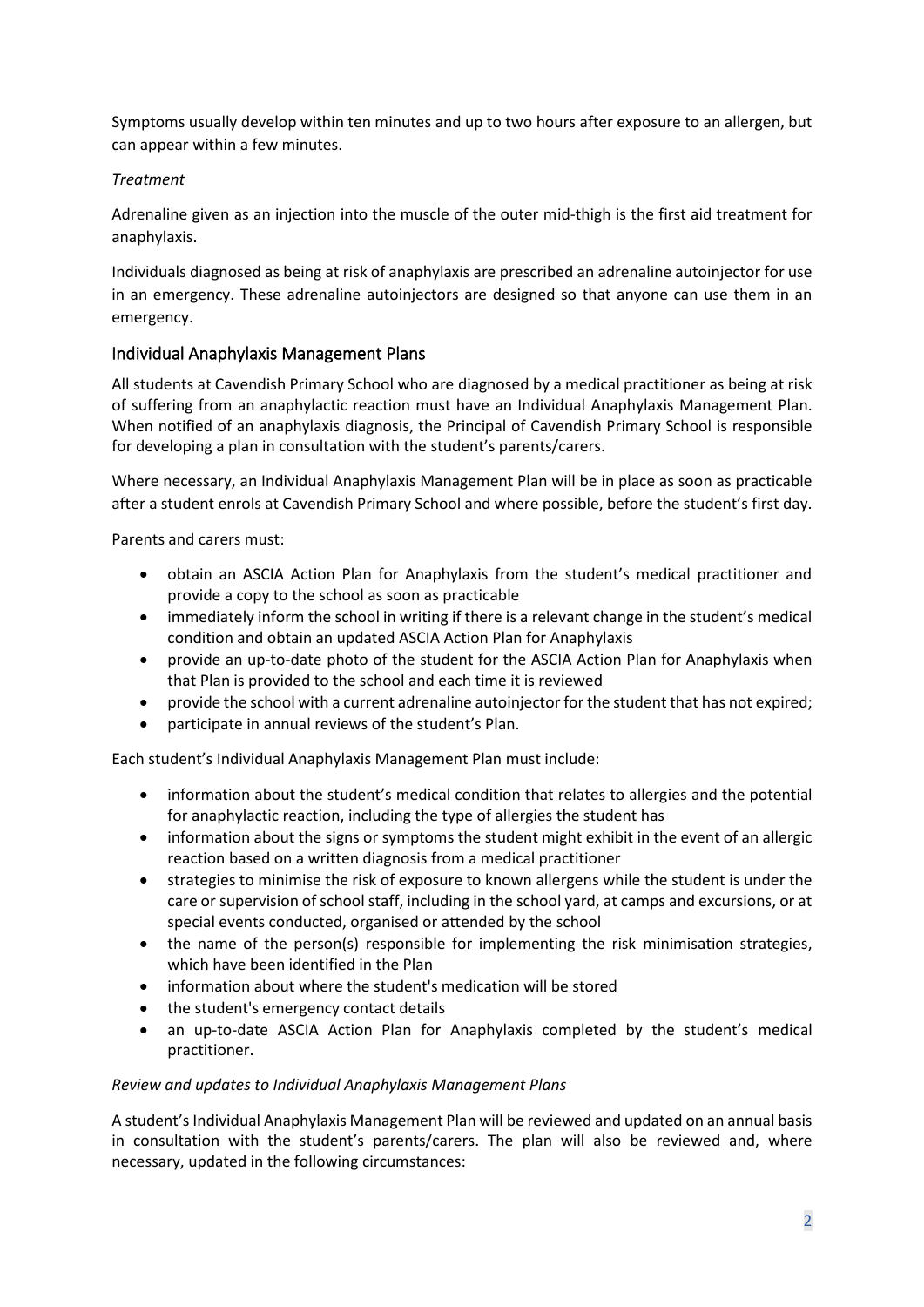- as soon as practicable after the student has an anaphylactic reaction at school
- if the student's medical condition, insofar as it relates to allergy and the potential for anaphylactic reaction, changes
- when the student is participating in an off-site activity, including camps and excursions, or at special events including fetes and concerts.

Our school may also consider updating a student's Individual Anaphylaxis Management Plan if there is an identified and significant increase in the student's potential risk of exposure to allergens at school.

## Location of plans and adrenaline autoinjectors

*A copy of each student's Individual Anaphylaxis Management Plan will be stored with their ASCIA Action Plan for Anaphylaxis on the first aid board in the staffroom together with the student's adrenaline which is labelled with the student's name.*

#### Risk Minimisation Strategies

*To reduce the risk of a student suffering from an anaphylactic reaction at Cavendish Primary School, we have put in place the following strategies:*

- *staff and students are regularly reminded to wash their hands after eating;*
- *students are discouraged from sharing food*
- *garbage bins at school are to remain covered with lids to reduce the risk of attracting insects*
- *year groups will be informed of allergens that must be avoided in advance of class parties, events or birthdays*
- *a general use adrenaline autoinjector will be stored at the first aid cupboard for ease of access.*
- *Planning for off-site activities will include risk minimisation strategies for students at risk of anaphylaxis including supervision requirements, appropriate number of trained staff, emergency response procedures and other risk controls appropriate to the activity and students attending.*

#### Adrenaline autoinjectors for general use

Cavendish Primary School will maintain a supply of adrenaline autoinjector(s) for general use, as a back-up to those provided by parents and carers for specific students, and also for students who may suffer from a first time reaction at school.

Adrenaline autoinjectors for general use will be stored in the First Aid cupboard and labelled "general use".

The Principal is responsible for arranging the purchase of adrenaline autoinjectors for general use, and will consider:

- the number of students enrolled at Cavendish Primary School at risk of anaphylaxis
- the accessibility of adrenaline autoinjectors supplied by parents
- the availability of a sufficient supply of autoinjectors for general use in different locations at the school, as well as at camps, excursions and events
- the limited life span of adrenaline autoinjectors, and the need for general use adrenaline autoinjectors to be replaced when used or prior to expiry
- the weight of the students at risk of anaphylaxis to determine the correct dosage of adrenaline autoinjector/s to purchase.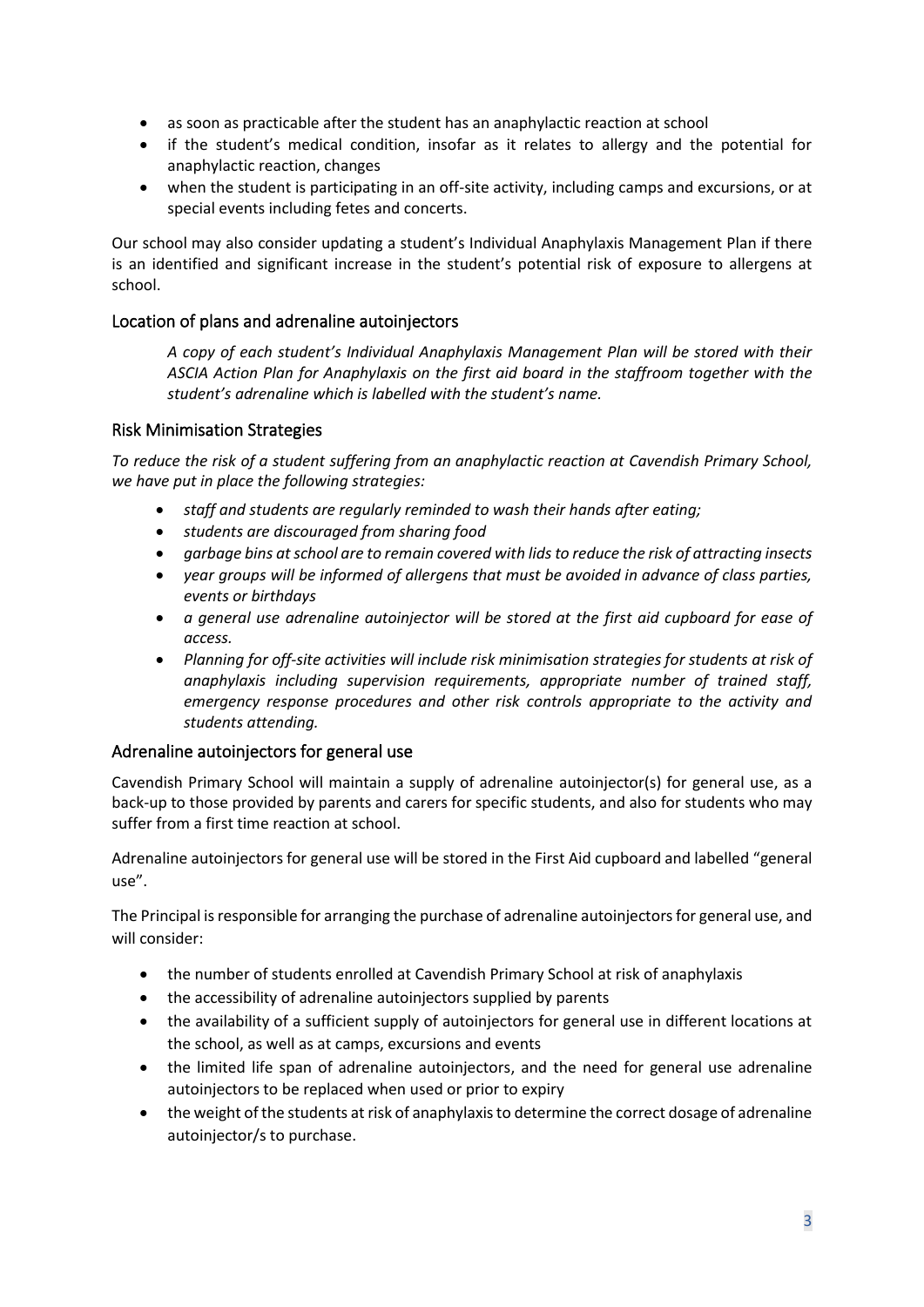# Emergency Response

In the event of an anaphylactic reaction, the emergency response procedures in this policy must be followed, together with the school's general first aid procedures, emergency response procedures and the student's Individual Anaphylaxis Management Plan.

A complete and up-to-date list of students identified as being at risk of anaphylaxis is maintained by the Business Manager and Principal and stored on the first aid board in the staffroom. For camps, excursions and special events, a designated staff member will be responsible for maintaining a list of students at risk of anaphylaxis attending the special event, together with their Individual Anaphylaxis Management Plans and adrenaline autoinjectors, where appropriate.

If a student experiences an anaphylactic reaction at school or during a school activity, school staff must:

| <b>Step</b> | <b>Action</b>                                                                                  |
|-------------|------------------------------------------------------------------------------------------------|
| 1.          | Lay the person flat<br>$\bullet$                                                               |
|             | Do not allow them to stand or walk<br>$\bullet$                                                |
|             | If breathing is difficult, allow them to sit<br>$\bullet$                                      |
|             | Be calm and reassuring<br>$\bullet$                                                            |
|             | Do not leave them alone<br>$\bullet$                                                           |
|             | Seek assistance from another staff member or reliable student to locate the<br>$\bullet$       |
|             | student's adrenaline autoinjector or the school's general use autoinjector, and                |
|             | the student's Individual Anaphylaxis Management Plan, stored in the breakout                   |
|             | room.                                                                                          |
|             | If the student's plan is not immediately available, or they appear to be<br>$\bullet$          |
|             | experiencing a first time reaction, follow steps 2 to 5                                        |
| 2.          | Administer an EpiPen or EpiPen Jr                                                              |
|             | Remove from plastic container<br>$\bullet$                                                     |
|             | Form a fist around the EpiPen and pull off the blue safety release (cap)<br>$\bullet$          |
|             | Place orange end against the student's outer mid-thigh (with or without<br>$\bullet$           |
|             | clothing)                                                                                      |
|             | Push down hard until a click is heard or felt and hold in place for 3 seconds<br>$\bullet$     |
|             | Remove EpiPen<br>$\bullet$                                                                     |
|             | Note the time the EpiPen is administered<br>$\bullet$                                          |
|             | Retain the used EpiPen to be handed to ambulance paramedics along with the<br>$\bullet$        |
|             | time of administration                                                                         |
|             |                                                                                                |
|             | <b>OR</b>                                                                                      |
|             | Administer an Anapen® 500, Anapen® 300, or Anapen® Jr.                                         |
|             | Pull off the black needle shield<br>$\bullet$                                                  |
|             | Pull off grey safety cap (from the red button)<br>$\bullet$                                    |
|             | Place needle end firmly against the student's outer mid-thigh at 90 degrees (with<br>$\bullet$ |
|             | or without clothing)                                                                           |
|             | Press red button so it clicks and hold for 10 seconds<br>$\bullet$                             |
|             | Remove Anapen®<br>$\bullet$                                                                    |
|             | Note the time the Anapen is administered<br>$\bullet$                                          |
|             | Retain the used Anapen to be handed to ambulance paramedics along with the<br>$\bullet$        |
|             | time of administration                                                                         |
| 3.          | Call an ambulance (000)                                                                        |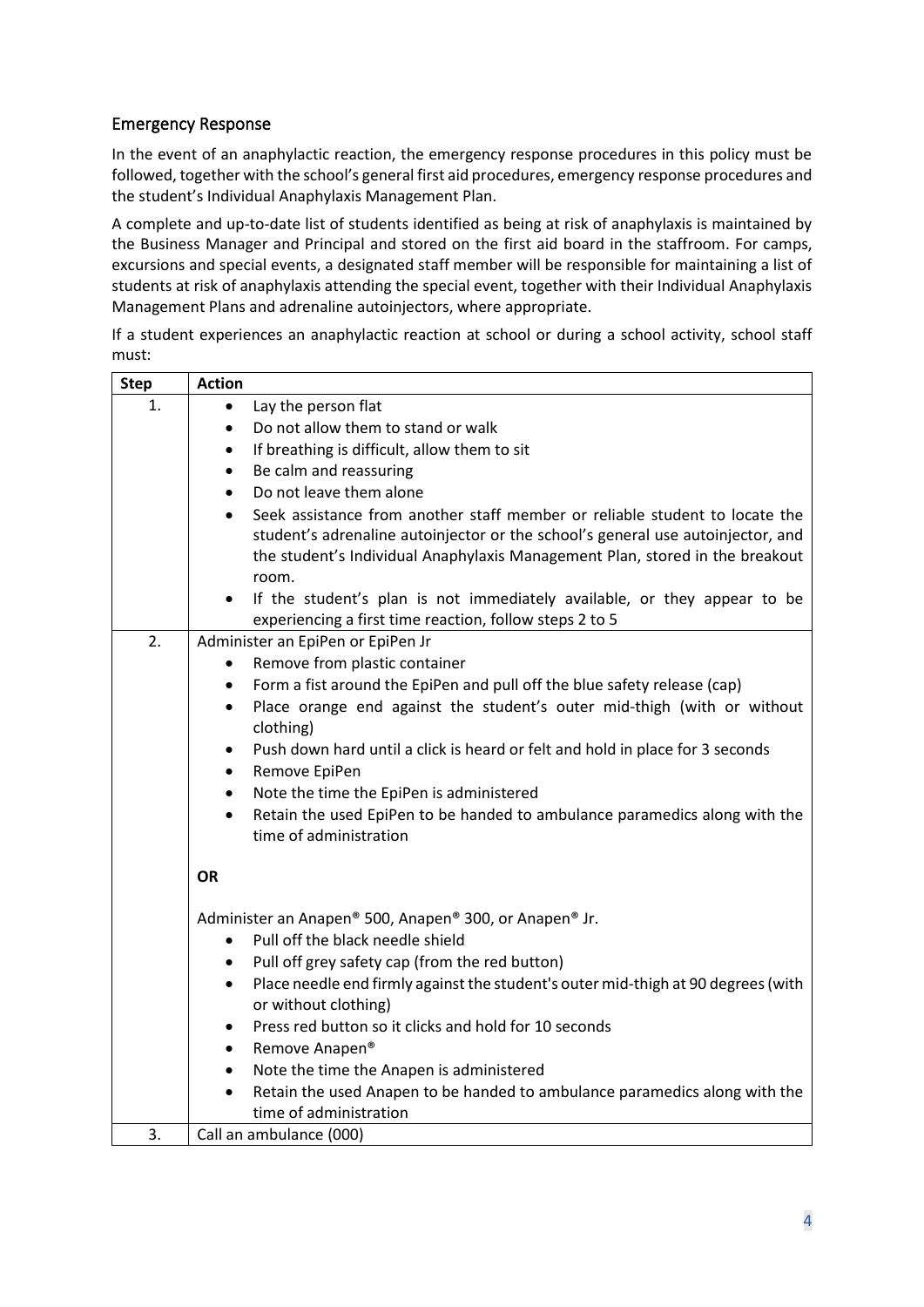| 4. | If there is no improvement or severe symptoms progress (as described in the ASCIA     |  |
|----|---------------------------------------------------------------------------------------|--|
|    | Action Plan for Anaphylaxis), further adrenaline doses may be administered every five |  |
|    | minutes, if other adrenaline autoinjectors are available.                             |  |
| 5. | Contact the student's emergency contacts.                                             |  |

If a student appears to be having a severe allergic reaction but has not been previously diagnosed with an allergy or being at risk of anaphylaxis, school staff should follow steps 2 – 5 as above.

Schools can use either the EpiPen® **and Anapen® on any student** suspected to be experiencing an anaphylactic reaction, regardless of the device prescribed in their ASCIA Action Plan.

Where possible, schools should consider using the correct dose of adrenaline autoinjector depending on the weight of the student. However, in an emergency if there is no other option available, any device should be administered to the student.

## Communication Plan

This policy will be available on Cavendish Primary School website so that parents and other members of the school community can easily access information about Cavendish Primary School's anaphylaxis management procedures. The parents and carers of students who are enrolled at Cavendish Primary School and are identified as being at risk of anaphylaxis will also be provided with a copy of this policy.

The Principal is responsible for ensuring that all relevant staff, including casual relief staff and volunteers are aware of this policy and Cavendish Primary School's procedures for anaphylaxis management. Casual relief staff and volunteers who are responsible for the care and/or supervision of students who are identified as being at risk of anaphylaxis will also receive a verbal briefing on this policy, their role in responding to an anaphylactic reaction and where required, the identity of students at risk.

The Principal is also responsible for ensuring relevant staff are trained and briefed in anaphylaxis management, consistent with the Department's [Anaphylaxis Guidelines.](https://www2.education.vic.gov.au/pal/anaphylaxis/guidance)

#### Staff training

The Principal will ensure that the following school staff are appropriately trained in anaphylaxis management:

- School staff who conduct classes attended by students who are at risk of anaphylaxis
- School staff who conduct specialist classes, admin staff, first aiders and any other member of school staff as required by the Principal based on a risk assessment.

Staff who are required to undertake training must have completed:

- an approved face-to-face anaphylaxis management training course in the last three years, or
- an approved online anaphylaxis management training course in the last two years.

Cavendish Primary School uses the following training courses- ASCIA eTraining course (with 22579VIC, or 22578VIC or 10710 NAT).

Staff are also required to attend a briefing on anaphylaxis management and this policy at least twice per year (with the first briefing to be held at the beginning of the school year), facilitated by a staff member who has successfully completed an anaphylaxis management course within the last 2 years including the Principal and/or staff. Each briefing will address: